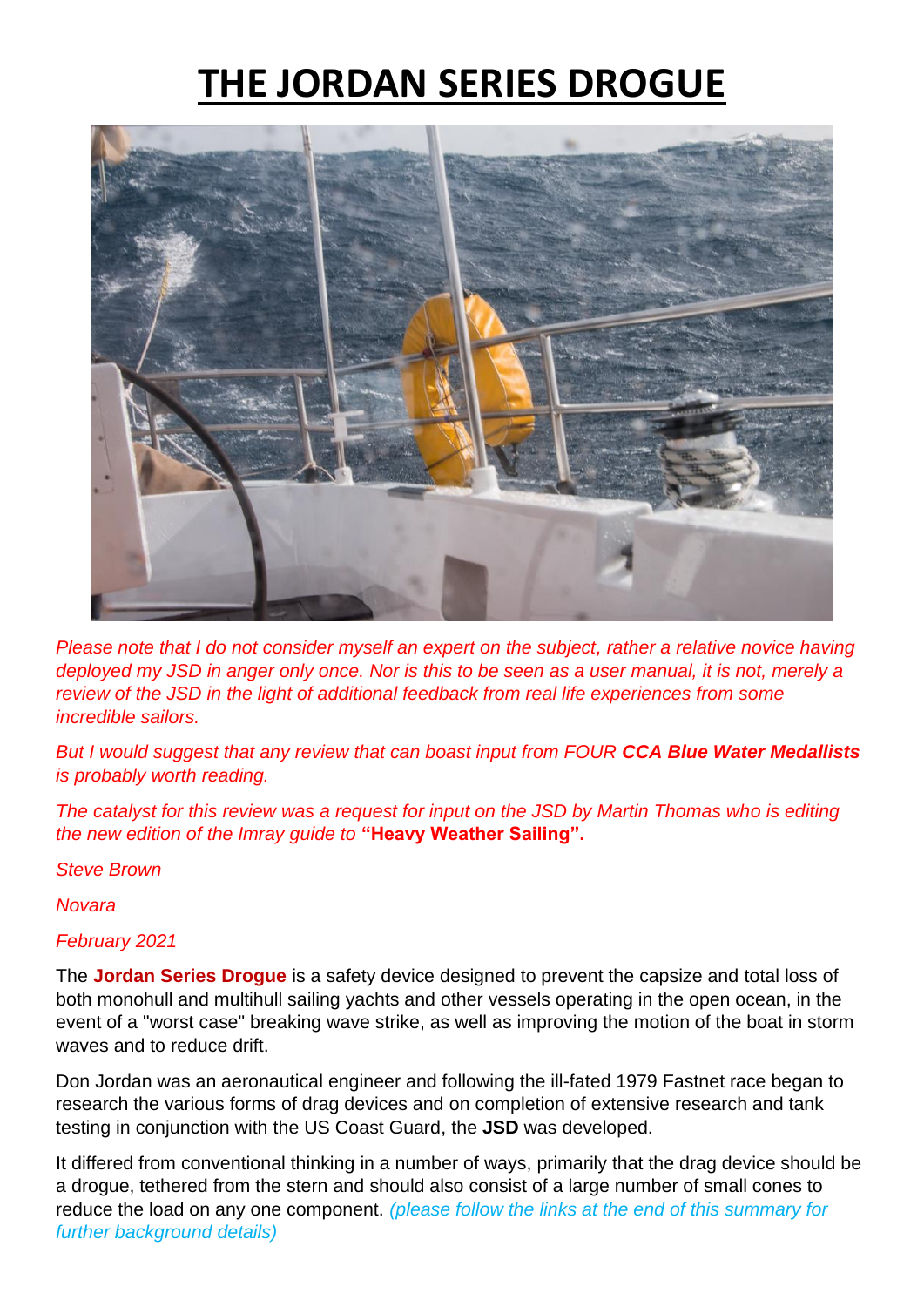#### **U.S. Coast Guard conclusions - series drogue vs para anchor.**

This paper (*the link is below)* documents the investigation of the use of drogues/sea anchors to prevent small sailing yacht capsize in breaking seas. The following conclusions were reached:

- 1. In many and possibly most cases, a properly engineered drogue can prevent breaking waves capsizing the vessel.
- 2. For fin keel sailing yachts the drogue/sea anchor should be deployed from the stern, not the bow.
- 3. A series type drogue provides significant advantages over a cone or parachute type drogue/sea anchor.
- 4. A full-scale series drogue demonstrated satisfactory handling and durability characteristics under simulated storm conditions and in actual breaking wave conditions.
- 5. A recommended design specification including design loads is presented for cone, parachute and series type drogues.

## **THE DROGUE DESIGN**

It is possible to buy a made to order drogue or a kit that allows you to build the drogue yourself. But first you should ask yourself if you have the skills required to build the drogue to the specification and standards required! If not, you should consider if the costs saved are worth the risk of having the drogue fail when you need it most?

From both my own experience, and feedback from others, **it is important that the drogue is specified and constructed to suit each vessel** as the overall length of drogue, number of cones, sufficient length of leader line between the bridle and first cone as well as the correct rope diameters have a direct bearing on its performance in use.

The JSD is a **"one size fits all" solution for various wind strengths and wave heights** and therefore the drogue should be over engineered to suit hurricane force winds with reinforced anchor points, sufficient length between the bridle and the first cones and strong fabric used for the cones themselves. There is also some debate about how much weight is required to keep the JSD below the surface in all conditions. From the feedback from others and my own experience the weights suggested on the websites are on the light side and I and others have added extra weight to keep the drogue trailing below the surface. Also, each vessel is different in handling characteristics, layout, etc so a suitable method for storage, launch and retrieval for one boat may not suit another.



*It is essential that the materials used on the cones can withstand the forces exerted*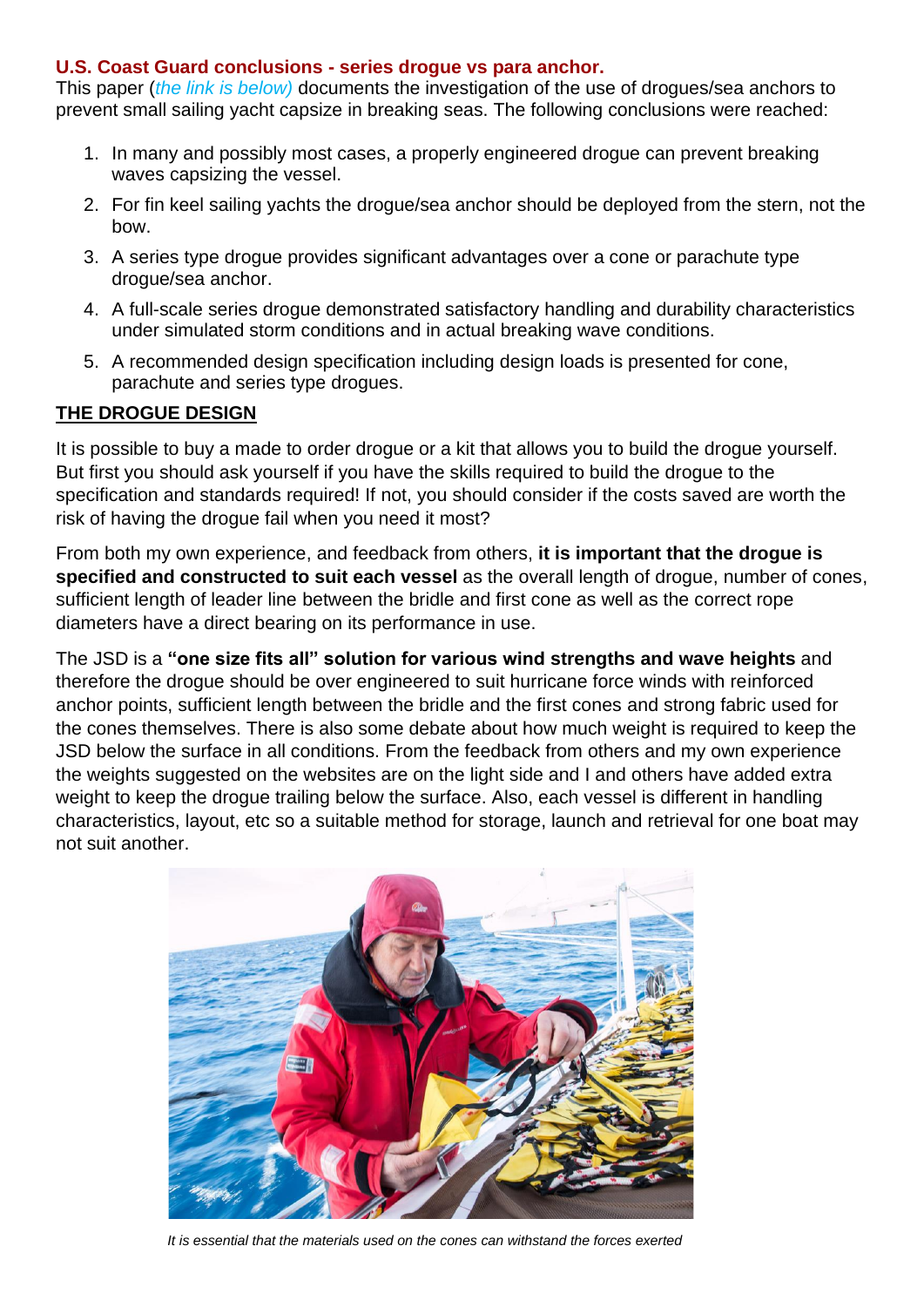

 *All shackles should be moused*

## **ANCHOR POINTS**



Significant forces are exerted by the drogue under load and anchor points should be substantial and for most fibreglass boats it is likely that both the deck and the cleats will need to be reenforced. Another option is to fix external plates outboard with reinforced plates inboard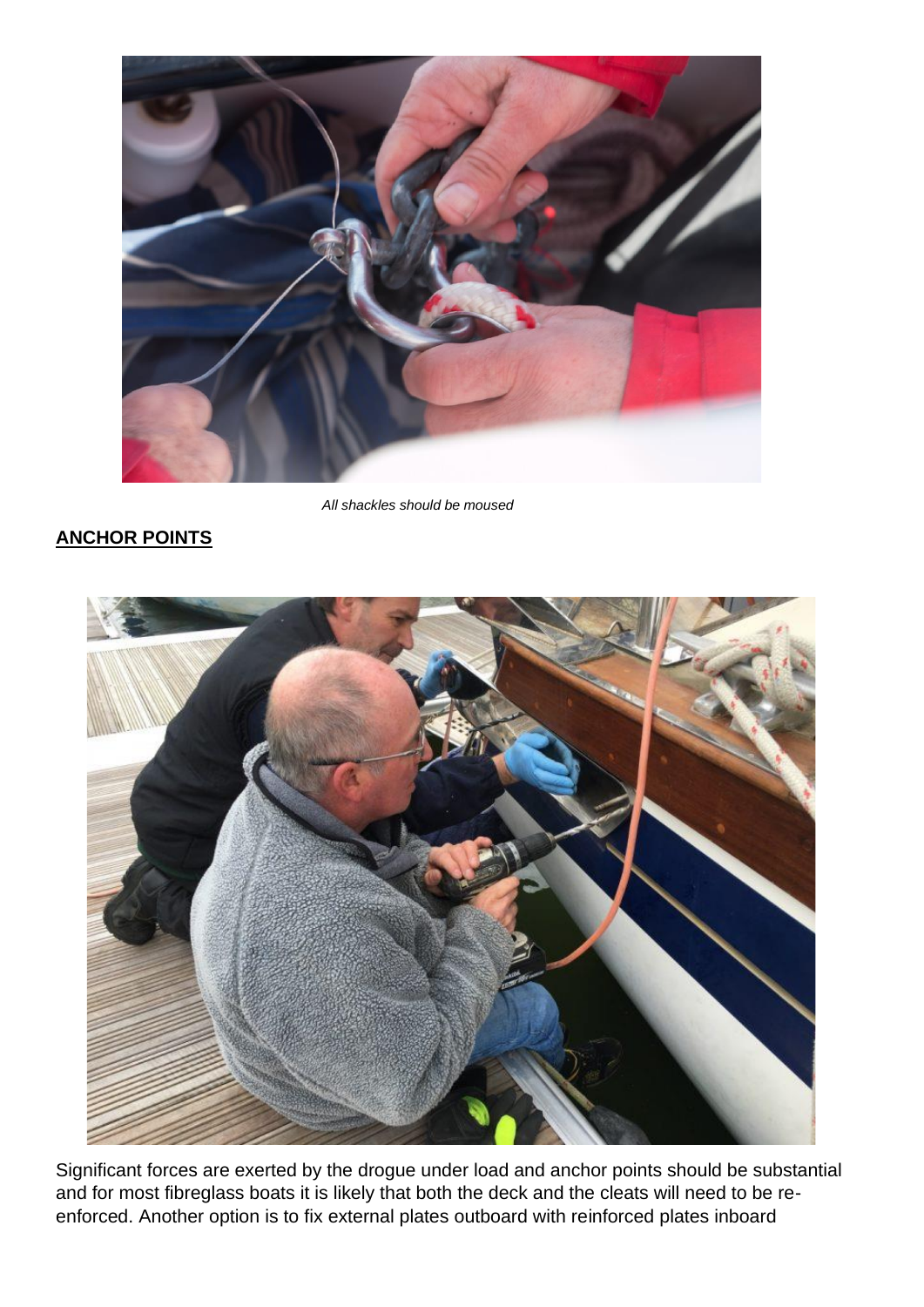

*Susanne Huber-Curphey*

has 20mm thick and 90cm long aluminium plates, welded to the hull to be used specifically as anchor points for her JSD.

**Jeanne Socrates** had the anchor point plates fitted during Nereida's build process





*Novara's* aluminium hull has substantial bollards. Note the chafe protection and figure of 8 loop to stop the bridle jumping the bollards when the load comes off the bridle.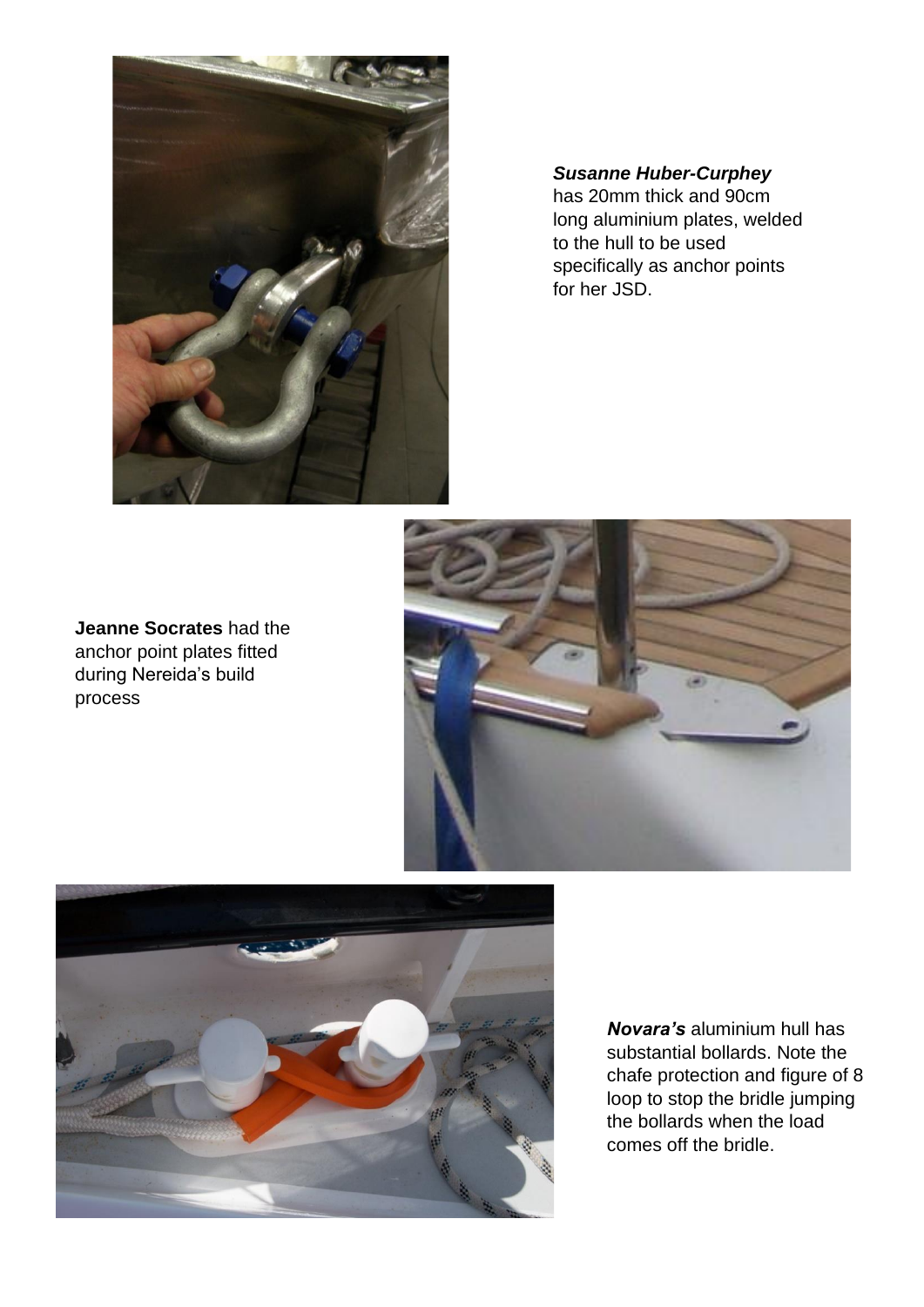## **CHAFE**

Chafe is a serious problem and one that could lead to catastrophic failure and so it is essential that any possibility of chafe is eliminated. Adequate chafe protection should be used around the eyes on cleats and on the bridle as it exits fairleads and hawse holes.



## **STORAGE**

Views differ on how best to store the JSD prior to use.

Some suggest that to avoid the clutter on deck and the possibility of degradation by UV that the drogue should be stored in a locker and brought out only when required. UV degradation of the Dyneema is a concern and so if the drogue is set up in advance wherever possible these exposed sections should be protected.

**Tony Gooch** liked to keep decks as clear as possible and would only put the bridle in place when strong weather was forecast although *"I used the JSD on six weather engendered occasions. There was one time when I didn't, but should have, and it cost me the mast."*

**John Harries** also recounts that an old fisherman showed him how to feed the drogue hand over hand into a sail bag and I realised that this is how I store not only my drogue but also two of my four 25mm shore lines. It is a simple process and I have never had a snag in either my JSD or my shore lines.

**Jeanne Socrates** "stores the drogue flaked into one or two bags stowed well out of the way (NOT on deck!) near the stern, with the chain readily accessible, such that the bridle is shackled ready (and retrieval line also ready) and the bridle leg, where it is exposed, is well covered for UV protection - so there is no question of needing to replace the line due to degradation - that's a very expensive option"

### **LAUNCH TECHNIQUES**

Once again there is differing views on how best to launch the JSD.

*My own view* is that it is better to have the drogue set up and ready to go and I have modified my own launch technique to have the drogue set up before leaving harbour when venturing into the more extreme conditions. The bridle is in place and zip ties used to keep it in position and stop a premature launch. The Drogue is flaked into a storage bag with a wide opening and the chain is attached and stored alongside in its own bag. It is then a simple procedure to drop the chain over the stern and the drogue then follows breaking the bridle zip ties when the strain comes on.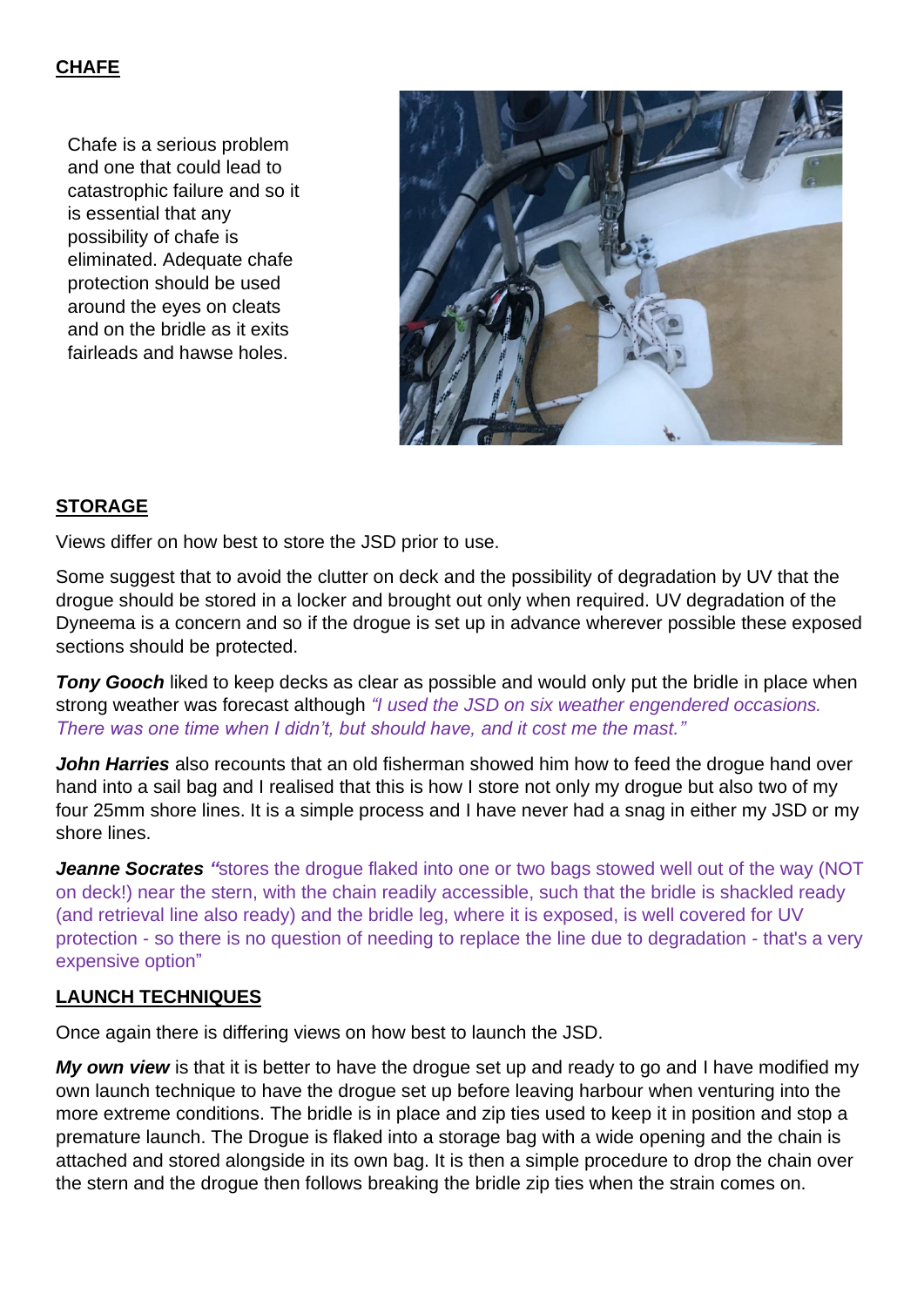All of this is achieved with the crew standing inboard of the drogue eliminating any chance of being fouled by the lines or the lines fouling on an obstruction.

In all cases but especially for a single-handed sailor I would suggest that having the drogue ready to launch would give peace of mind and ensure the drogue is launched in good time.

*Jeanne Socrates supports this view "*I usually try to deploy well ahead of an imminent storm makes it very easy so I can settle down to a meal and sleep - or read a book or get on with any urgent repairs."

*Susanne Huber-Curphey also has the JSD ready to launch but* strongly advocates a different method for launching "This is my well tested way of deploying the JSD: It is safe and easy, and I've done it while running under the storm jib with the self-steering holding course at up to seven knots of speed! It is a relaxed and safe way. So please do it the other way round: FIRST I slowly let out the bridle that is fixed to the transom. This will ensure that it clears the rudder and the self steering. THEN I slowly feed out the leader rope, while there is still very little force on the rope. I FEED out more rope slowly and under full control. Eventually I have the complete JSD in one huge loop streaming aft. There is still not very much force on the 'bitter end' at the chain that you are keeping with you in the cockpit. I fix this rope close to the chain around a winch or a cleat."

*Then I take all the time I want. I lower the storm jib and swing up the paddle of the self steering or just admire the elements around me getting pretty angry. At this point half of the JSD is already slowing down the boat. I tie up the bag with the chain of the end-weight on a slip knot hanging outside against the top sides of the hull. The boat has already slowed down significantly, while maybe two thirds of the cones are streaming backwards behind the boat. To finally deploy or 'activate' the JSD I only pull the thin line of the slip knot. The weight of the chain lets it sink down vertically into the deep blue. I think there is no way of creating fouled droguettes, as the boat is still moving forward under reduced speed. Now I can totally relax, the boat and my live is safe! I clear the sails, clear the decks, clear the cockpit of clutter. Then I go below, have a cup of tea, relax and listen to the howling wind. Now the boat is happy, no matter how much more the barometer is tumbling. Breakers will be tumbling by, even a severe wind shift of the passing cold front sometime later is OK. The boat will roll a lot, but all is good. Wedge yourself into the sleeping bag and relax."*

The downside to the first is that the run out of the drogue is uncontrolled and the load comes on quickly that can cause snatch.

The concern regarding the second method is that the skipper is hand feeding the drogue over the side although Susanne says that the forces are low until the chain is released and the drogue is at full extent.

NOTE\* *Susanne's method has real merit and she came back to me again even more* forcibly *"I have used the JSD more than most ocean sailors during the last 19 years, a total of twelve times since 2002, six times were a remarkable 195 hours during the Longue Route 2018/19. I was shocked to discover how the sailors in the GGR 2018 were sailing their boats into the ground, most of them not even knowing of the JSD.*

*The first few times I started to deploy the JSD with the end weight first. Once it nearly cost me the complete Aries vane steering, as the bridle slipped under the body of the Aries when a breaker hit just as the JSD took the load. You know that the wind-self-steering system is most important, especially to single-handers."*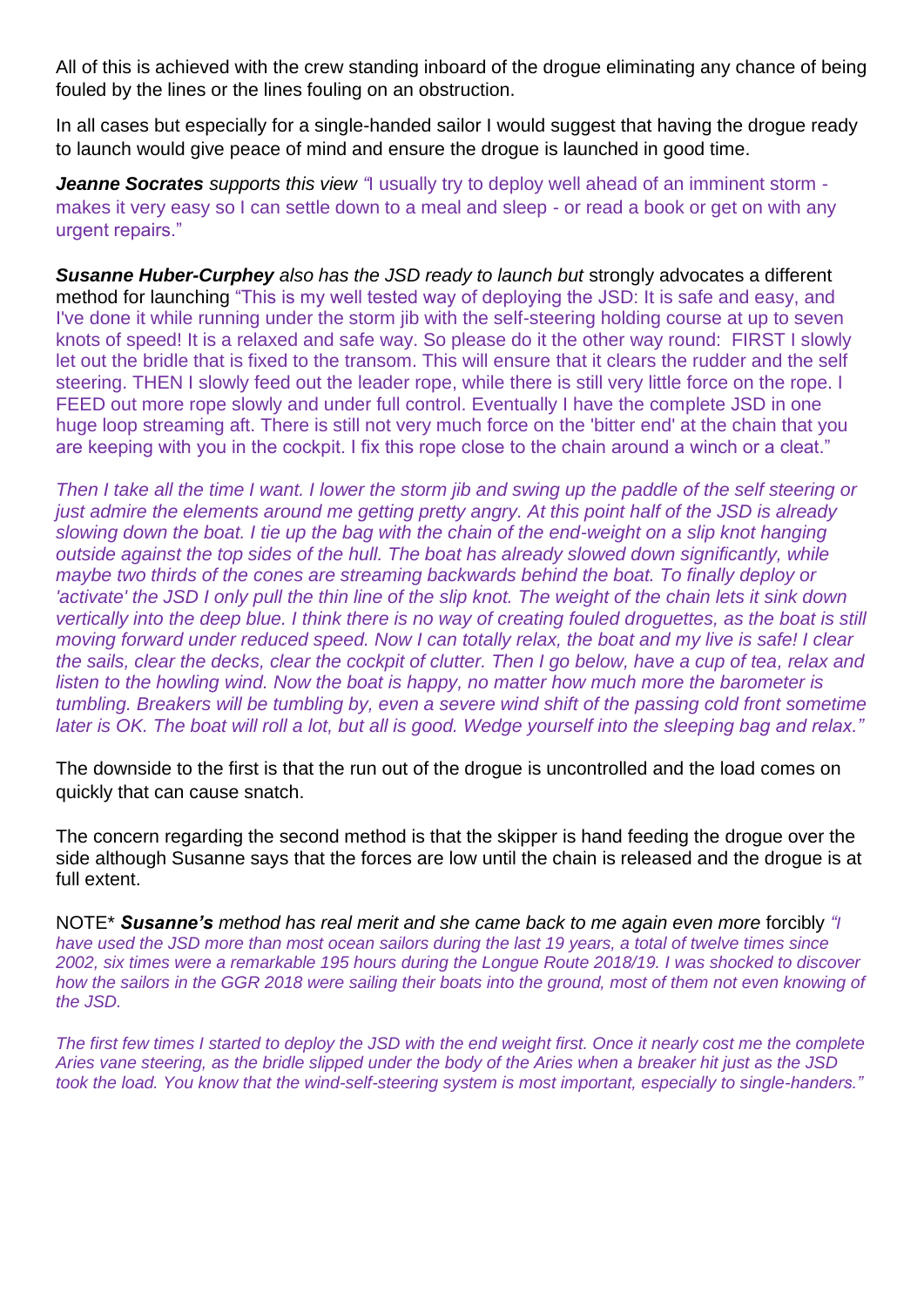#### **THE JSD IN USE**

My own experience of the JSD was excellent with Novara running safely and smoothly downwind with about 10 degrees of yaw to port and starboard. Life below was comfortable and we were able to cook, read and sleep for the 42 hours that the drogue was deployed, during which time we ran 82 nautical miles with breaking seas in excess of 9 metres and sustained winds well over 45 knots and gusts in excess of 65 knots.

*Randall Reeves* has deployed his JSD three times and I copy his account of the second of these.

*"The second deployment came just S of the Crozet Island group in the following February and at the tail end of a big blow whose third knockdown shattered a pilothouse window. Winds were not as severe as we had already experienced off Cape Horn, but the seas were well beyond my experience—steep and breaking in trains of several hundred feet. I had struggled overnight to find a position relative to the seas (which were mostly lost in the darkness) that would allow Mo to make way safely. She was flying only a tiny storm jib. Two knockdowns occurred in the dark, one of which bent the starboard rail in over the winches and shattered its solar panel; the third at dawn came just after I'd gybed around, and its force took out the window. After pumping the bilges and patching the window (or maybe before?), I deployed the JSD as a Hail Mary. No other solution had worked. What a relief! Mo was finally under control. During the deployment, the JSD snagged a winch, and I badly sprained my left wrist in attempting to free it before the full load of the drogue came on."*

The big take-aways from this are two-fold.

- 1. **Randall** admits his use of the drogue is a last resort and that perhaps he should consider launching the drogue earlier.
- 2. It is ESSENTIAL that the launch technique GUARANTEES that the drogue cannot foul on any obstructions.

#### *Tim Good*

*"I had my Ocean Brake JSD for around 4 years prior to needing it. I'd always have it setup in the cockpit during an offshore passage with the bridles attached to the chainplates. In 2020, on a passage to the Azores, I was caught in 50kt winds with abnormally steep breaking waves. My mainsail ripped down the middle and my engine packed in, preventing me from heaving-to under sail or motor. I deployed the drogue at 2am as a last resort. It was spectacular. Held in safe position, stern to the waves, I slept and ate well for 32 hours as the bad weather passed. The motion was also good enough for me to fix the engine. The singlehanded retrieval took around 1.5hrs and wasn't particularly strenuous. Best £1000 I've spent on the boat"*

"*I feel the subject of end weight should be elaborated as not only does it need to remain below the surface but the JSD relies on this sinking and rising motion to allow the boat to accelerate and decelerate in the case of a wave. This takes a lot of shock out of the system. Too little weight might mean it remains below the surface but it would potentially not allow this process of deceleration. I actually found it quite hard to find the correct weight online as its not obvious on Oceanbrake or in Don's notes."*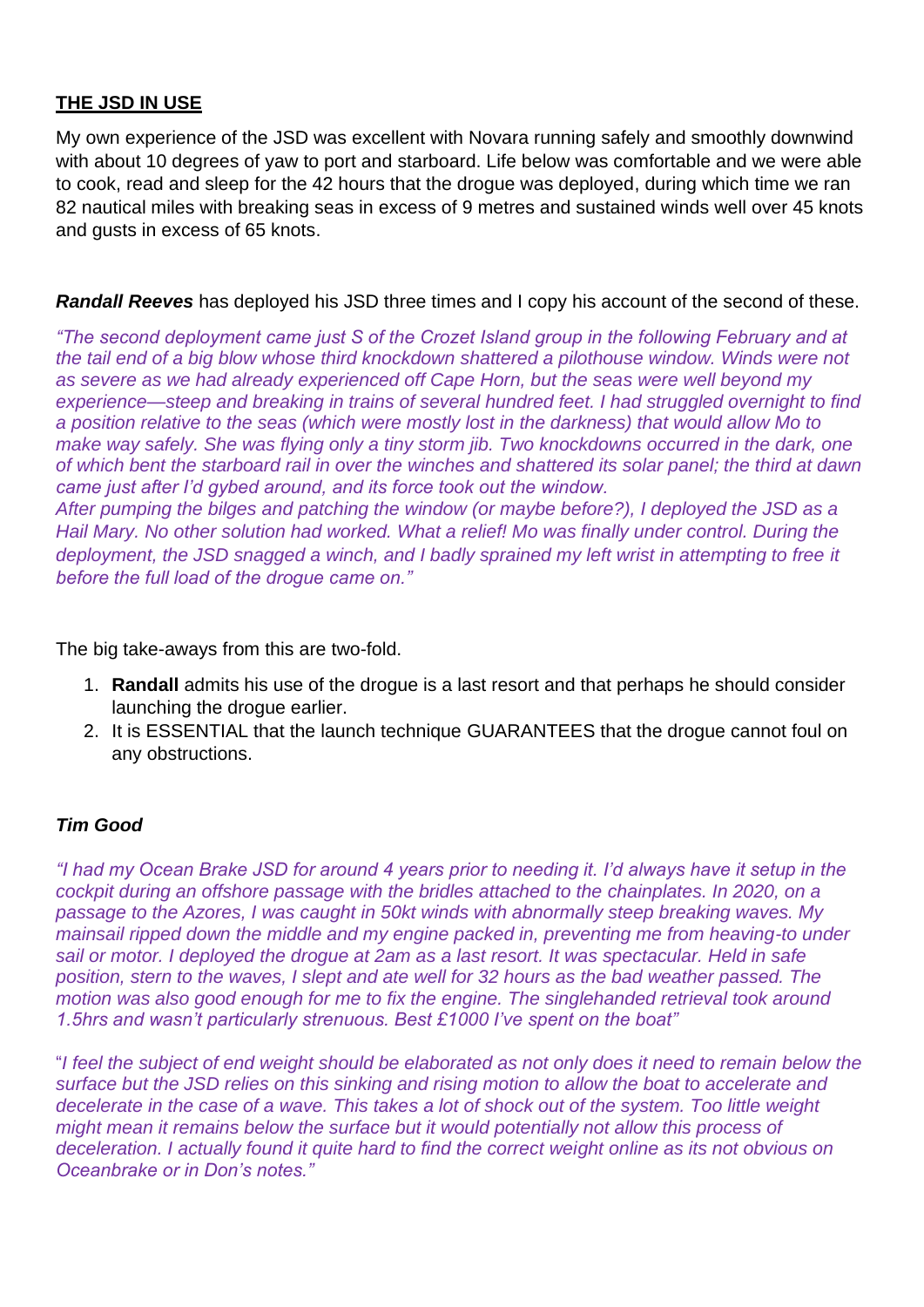### **RETRIEVAL**

This is the area that worries potential JSD users the most, particularly single-handed sailors. Unless absolutely necessary it is worth waiting until wind and sea state reduces sufficiently to take as much load as possible off the drogue. When retrieving the drogue on Novara I put the engine into reverse to help take even more load off the line but not enough to have the line slack and risk fouling the prop.

Some users have expressed difficulty getting a rolling hitch or prussik knot to bite on the Dyneema bridle and suggest tying the retrieval line to the loop at the end of the bridle. On Novara the bridle legs are 25mm and using a 10mm Dyneema retrieval line I had no difficulties,



### *Tony Gooch* also uses this technique.

"The load on the drogue is such that it is not worth trying to retrieve it until the wind has dropped to 15-20kn. First, let go one leg of the bridle and, using a rolling hitch, attach a line to the released leg and use this line on a winch to grind the bridle in. Next, use a rolling hitch to attach another line to the leading end of the drogue line and wind it in to the point where you have a couple of wraps of the drogue on a winch. In case anything slips, keep all lines and the bridle attached to the boat until all the drogue has been hauled aboard. When retrieving the drogue, it helps to run the engine in astern to take some of the strain off the drogue and make it easier to retrieve.

When using a winch to haul the drogue in be careful, because the cones tend to get caught in the line-stripper on the winch and tear. (he was single handed) You might find it easier to fold the cone as it goes on the winch – just watch your hands. It can take 60 to 90 minutes to retrieve the drogue."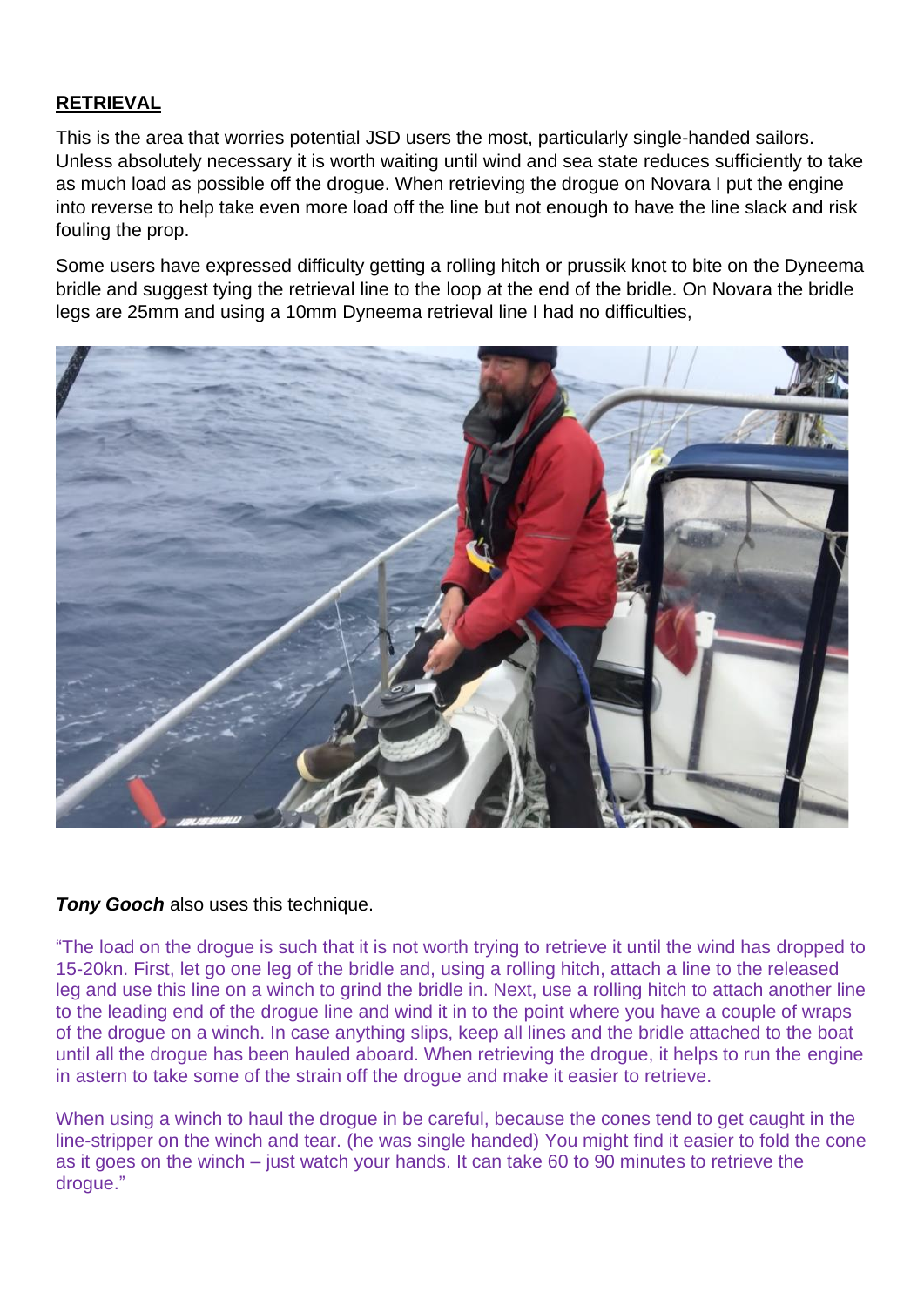## **CATAMARANS**

Although there are not as many reports from skippers who have used the JSD on board Catamarans in extreme conditions they have been used successfully and there are many similarities regarding the design of the drogue, preparation, launch and retrieval techniques.

This a link to a recent account of the JSD being used on a fast Catamaran and skipper Mike Reed has given a good account of his experience. He later comments that the drogue was a little small for the size of the vessel and this is borne out by the fact that the boat speed of 4 knots was higher than the target speed of 1.5 to 2 knots specified by Don Jordan.

He also comments that the material used on the cones was lightweight and frayed badly and should have been made from stronger material.

<https://dragdevicedb.com/drogues-on-catamarans/d-c-10-copelli-reed-custom-catamaran>

*"Deploying the drogue off the stern was simply a matter of dropping the chain weight at the end overboard. The drogue ran out smoothly and behaved brilliantly, slowing the boat to 3.5 – 4.5 knots as the stern lifted gently over the seas. We have a hard dinghy in davits and I was concerned that the breaking waves would swamp it, but the sterns would lift as the waves passed and the dinghy never got wet."*

### **KEY POINTS from my research**

If the fear factor is removed and the methodology for use is simple and understood, then the skipper is more likely to launch the drogue before there is real danger to the boat and its crew.

- 1. Understand the principles behind the drogue's design and use.
- 2. Err on the side of caution when calculating the number of cones and length of lead line between the bridle and first cone.
- 3. Earlier JSD's used a lighter weight material for the cones and many failed resulting in higher boat speeds, later drogues and kits use heavier weight material
- 4. Ensure the end weight is sufficient to keep the JSD below the surface at all times.
- *5.* Ensure that the anchor points for the bridle are strong enough to withstand the forces exerted in extreme conditions and if in doubt re-enforce them. (*You should be able to hang your boat off them)*
- 6. Any shackles used should be moused to stop them coming undone.
- 7. All eye splices should have stainless steel *Thimbles* to stop chafe.
- 8. If possible, prepare the drogue before leaving port with the bridles in place and secured to stop accidental launching with the drogue flaked into a firmly secured launch bag and the chain attached.
- 9. Eliminate ALL possible chafe points and add extra chafe protection where necessary, many skippers fabricate extension plates to move the anchor point aft of the stern.
- 10.If using a self-steering system consider the possibility of the bridle fouling the structure.
- 11.Have a bridle retrieval line with clove hitch / prusik knot set up to make retrieval quick and easy.
- 12.Practice launch and retrieval techniques with all crew
- 13.Do not wait until conditions become too extreme and unsafe to be on deck before launching the drogue.
- 14.Use the largest winch on board for recovery and if possible, hand tail the drogue on the winch waiting for slack on the line to make maximum progress with least effort.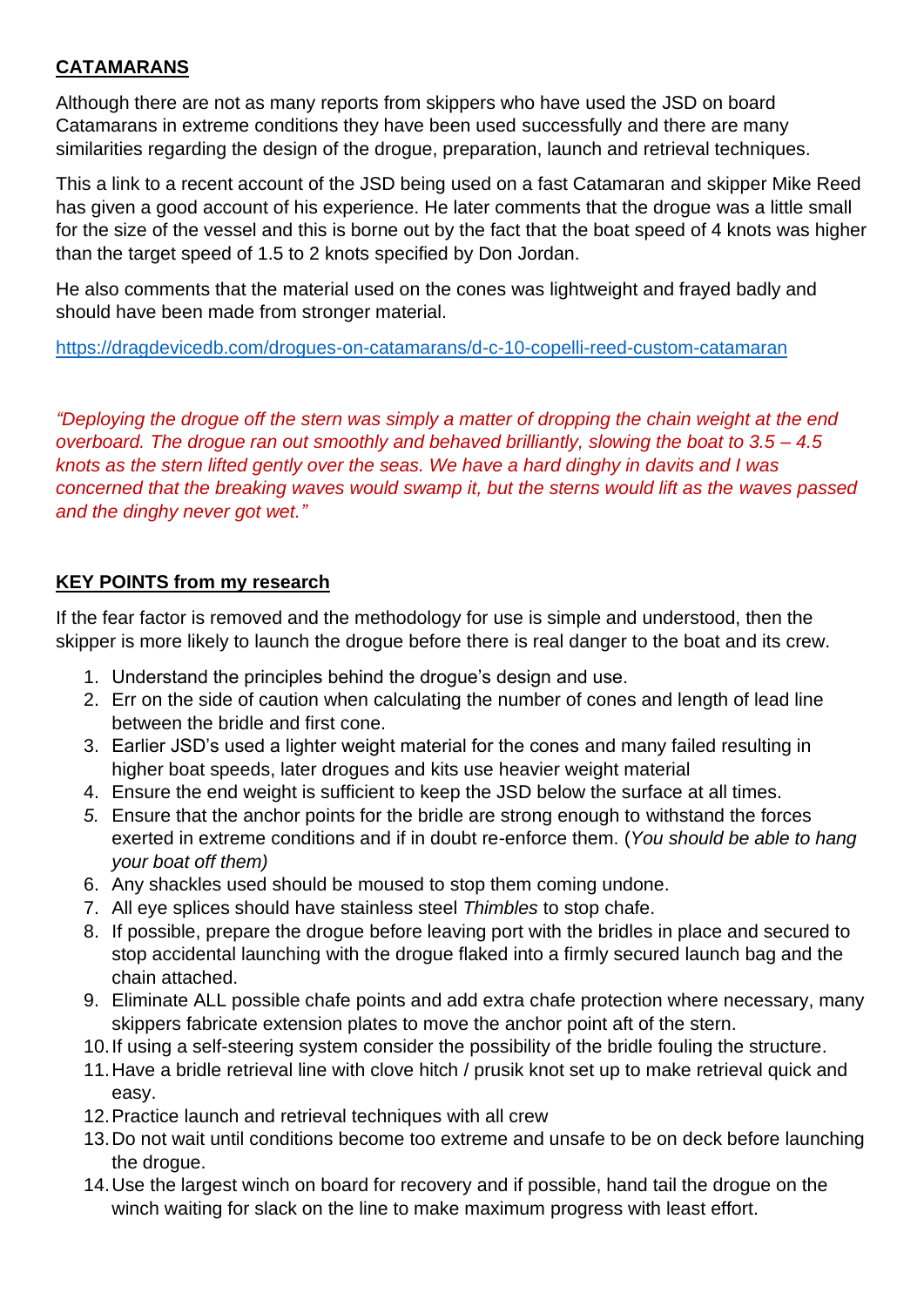### **FAILURES**

Looking again at the various accounts I could find only 3 instances of failure and in each it was due to mistakes made by the skipper. One due to an old splice failure, one due to a shackle not being moused and the most serious was due to one or more knots failing. (the links should be spliced).

After retrieving the drogue on Novara, I found that despite additional chafe protection over the 42 hour period, one leg of the 25mm Dyneema bridle had chafed 50% of the way through. I now wrap plastic hose 30cm in length around the bridle legs as they exit the hawse hole.

**Most drag devices spend their life stuffed in bags at the bottom of a locker, damp and mouldy. It is essential that you take as much care of the drogue as you do the rest of your boat (if not more) as this device may be called upon to save your life.**



*"A few hours later, I was still below and clearing away the carnage when I felt Mo's motion had changed. Suddenly we were lying ahull. I dashed on deck to find that only the bridle part of the JSD was still attached to the boat; the drogue had parted at the lead eye splice."* **RR**

This eye splice failure on an older drogue could have been catastrophic

# **Additional References**

### **ANALYSIS OF DROGUES AND SEA ANCHORS**

#### <https://dragdevicedb.com/>

I cannot recommend this website enough. It is full of real-life experiences documenting the complete range of drogues and sea anchors and others attest to the fact that having read the reports and acted upon the recommendations it saved their lives.

#### **SUPPLIERS**

**OCEANBRAKE** 

[www.oceanbrake.com](http://www.oceanbrake.com/)

ACE SAIL MAKERS

<http://www.acesails.com/>